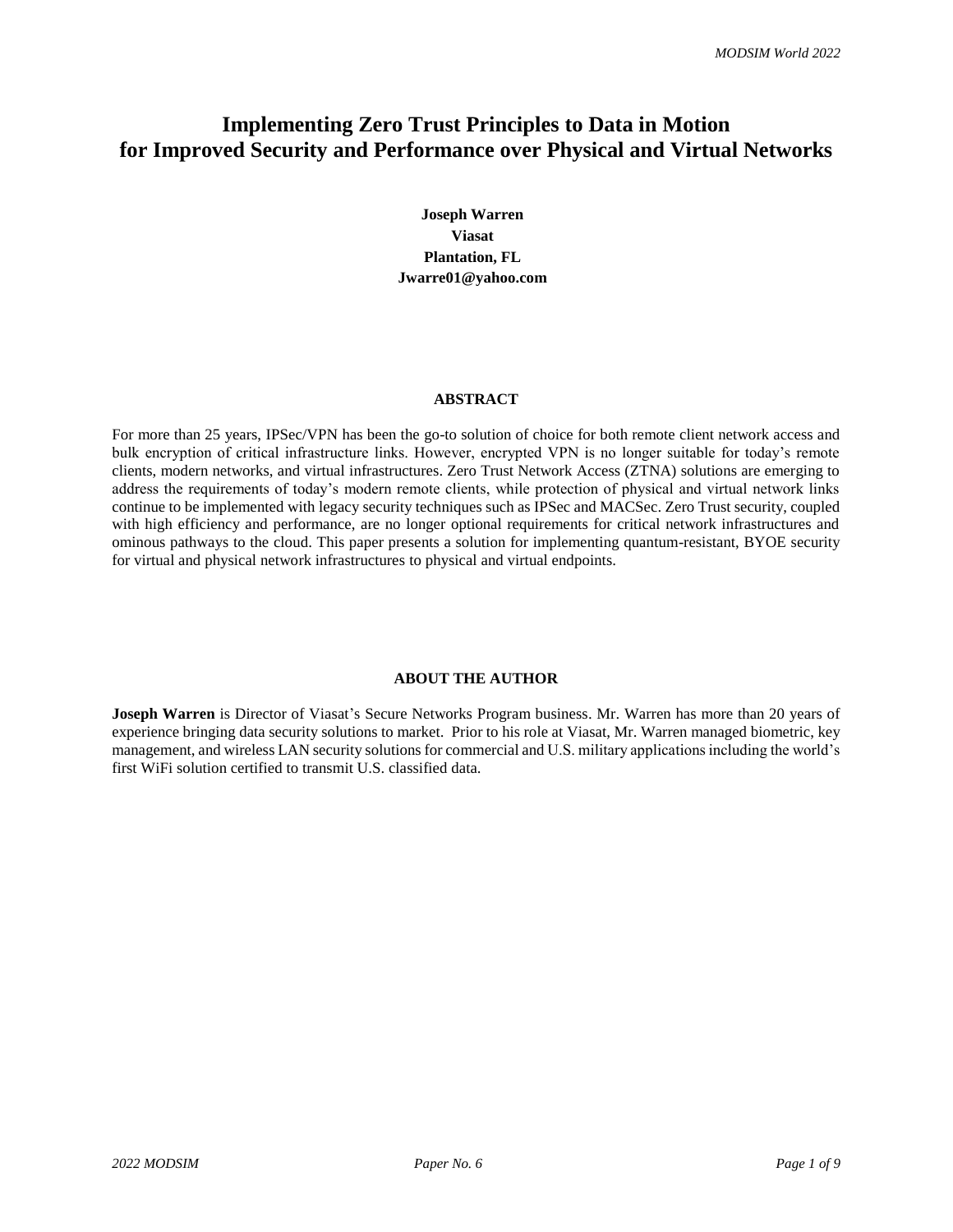# **Implementing Zero Trust Principles to Data in Motion for Improved Security and Performance over Physical and Virtual Networks**

**Joseph Warren Thales Cloud Protection and Licensing Plantation, FL Joe.Warren@ThalesGroup.com**

# **INTRODUCTION**

Today's networks are an endless array of wired, wireless, and software defined network connections. Together with diverse endpoints requiring everything from remote client access to high capacity site-to-site and site-to-cloud connections, securing network access and network pathways is a profound challenge to IT professionals. The advent of Cloud Services and AI routing techniques have placed even more demands on the methods used to secure the delivery of data. While IPSec/VPN has handled both secure client-side network access and bulk encryption for critical network links, VPN is no longer suitable for today's modern applications. Zero Trust Network Access (ZTNA) solutions are now available to address the deficiencies of VPN for remote users. These ZTNA solutions are more secure and more transport efficient than VPN. However, these solutions do not address requirements for bulk encryption of critical, high capacity links. Unlike VPN, ZTNA does not address both single-user network access and high capacity critical network connections. The Zero Trust concept requires a different approach for high capacity corporate networks communicating over an uncontrolled wide area network. In order to implement Zero Trust security and solve performance deficiencies of VPN, MPLS, and MACsec, security must be addressed separately from the transport layers.

## **SECURITY AND PERFORMANCE TO THE CLOUD**

In an effort to reduce critical link transport inefficiencies of traditional IP connections to the cloud, Cloud Service Providers (CSPs) offer low latency connections through close proximity on-ramps that present themselves in the form of a Virtual Private Network, or an MPLS link in which layer-specific security solutions can be added. Security for these services are somewhat a patchwork of solutions based on the transport layer. Essentially, the transport layer dictates the security solutions. In some cases, a simple, unencrypted Virtual "Private" Network is the solution. However, one must be certain to understand the distinction between "Privacy" and "Security". For example, we can achieve privacy in a home by shutting the doors and lowering the window shades. However, this does not actually secure the home; it only provides privacy. To secure a home, windows and doors must have unbreakable locks with unbreakable glass, and the keys to those locks must be in the control of the homeowner at all times. Although Encrypted VPN is today's go-to solution for layer 3 data in motion security, it requires a high amount of transport overhead and provides little to no controls over the key material. Transport overhead and control over key material are two of the most important ingredients for providing zero trust principles that enable excellent performance with auditable security for all pathways to, and within, the physical and virtual network infrastructure

When applying a Zero Trust model to a high capacity network link, one must separately examine the terms "data", and "transport". Data is something that is very important to the owner. One can think of data as a bar of gold. When the owner of the gold wants to transport it to another place, the owner wants to ensure the gold is secure during its journey. The owner does not want to give anyone else access to the security. Additionally, the owner does not necessarily care whether the delivery service uses a big truck, a small car, an airplane or a helicopter. At the same time, the transport service does not want to be responsible for managing the security of that gold. The transport service is concerned with receiving a package and getting it to the final destination as quickly and efficiently as possible. Trouble occurs when the two concerns (security and transport) are in conflict of each other. This is the case of encrypted VPN. The conflict occurs when security requires interaction with the protocol layer. To resolve the conflict, data security and transport efficiency must reach a happy medium. This is required to ensure that the owner of the gold provides the best possible security without burdening the transport service with unnecessary weight that would flatten the truck's tires or prevent the airplane from taking off. This analogy works well when applied to securing high capacity critical links, especially virtual pathways to the cloud. Let us look at the way we store data in the cloud, otherwise known as "data at rest". When storing the bars of gold in the cloud, many companies leverage solutions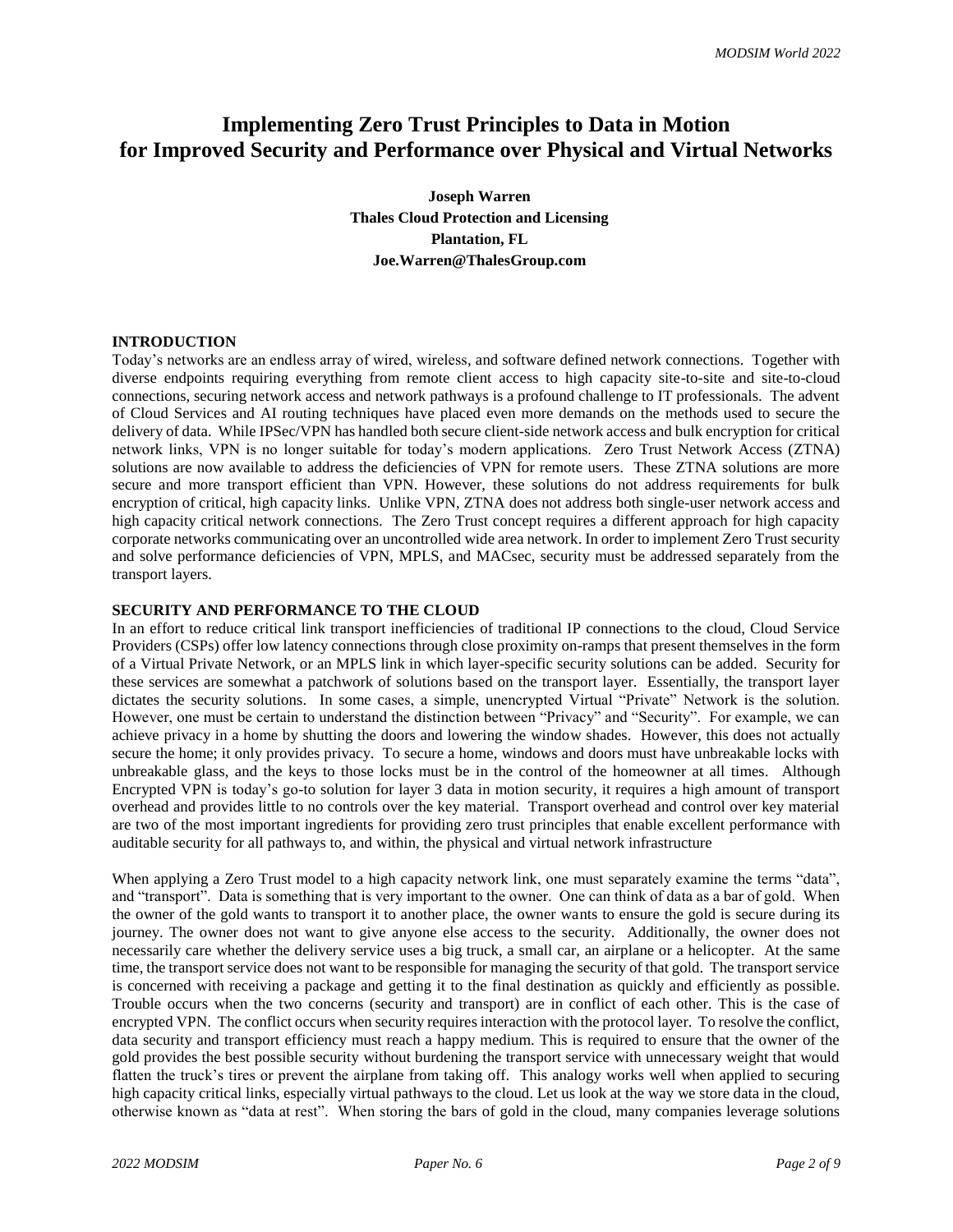such as "Bring Your Own Encryption" (BYOE). BYOE enables the owner of the data to store their data in someone else's home (the cloud), while maintaining full control of the security of the data (the keys, the root of trust). It represents the best scenario for both parties since the cloud provider can concentrate on what it does best, which is storing data, while the data owner maintains control of the security. This system works well when applied to the dichotomy of data owner vs. service provider requirements for data at rest. To gain these same benefits for data in motion, a similar method would apply to the network link. IPSec does not meet these diverse owner/provider requirements. In fact, IPSec fails both the data owner and the service provider.

# **Why IPSec/VPN Fails both the Data Owner and the Service Provider**

Today, IPSec is largely the default selection for securing almost all Layer 3 and Layer 4 pathways to the cloud. For some applications, such as single client remote access, IPSec/VPN might make sense, although ZTNA solutions are more suitable for modern applications, especially those running in the cloud. For other use cases, especially critical infrastructure and pathways to the cloud, IPSec/VPN is not a prudent choice. To begin with, IPSec/VPN is not efficient. It adds around 30% overhead on average to the transport layer. At smaller packet sizes, it adds as much as 60% to 70% overhead to the transport layer. This is an extreme burden on the transport layer. It forces the data delivery service to carry a lot of excess baggage that causes poor performance and a need for greater capacity. In some cases, the delivery service vehicle is not large enough to accommodate the excess baggage (MTU size limits) and the gold must be split in two pieces (data fragmentation) and carried by two vehicles, both of which require the excess security baggage. For the data owner, IPSec requires third party certificate authorities for the root of trust. In many cases, network administrators manage this root of trust, rather than the data owners. Referring back to our gold transport analogy, IPSec is akin to the owner of the gold handing it off to the transport company on a handshake with the promise that "someone else" will meet the security requirements. The owner has no control over the security of the gold. Additionally, who knows what the transport company will do? Maybe they will decide not to secure the data in an effort to get to the destination as quickly as possible. It is certainly not a zero trust model since the data owner does not have auditable control of the security. If the gold is missing, who exactly is responsible for the breach? As stated earlier, when it comes to securing the critical infrastructure, both security ownership and transport efficiency must be in check. In addition to being in check, the ownership and management of each must be separate functions (separation of duties). This ensures that provisioning of the best security with the most efficient transport and the identification of respective ownership for each are verifiable.

#### **IPSec/VPN Transport Deficiencies**

The IPSec standard has been around for quite a while. In basic terms, IPSec requires the establishment of "sessions" between sites, also known as tunnels. The more interconnected sites there are within the critical infrastructure, the greater the number of tunnels and each must be aware of every other site. The larger the network infrastructure, the more complex the tunnel configuration and management is. From an implementation and management perspective, this is why IPSec is better suited for single-user remote access than it is for large critical infrastructures. Management of a large-scale tunnel deployment is cumbersome and requires headcount to manage and monitor these session-based connections. In addition to the burden of tunnels, IPSec burdens the transport layer with a tremendous amount of overhead. The amount of overhead is approximately 30% on average. We calculate the percentage of overhead as a ratio of overhead to packet size. While IPSec overhead is somewhat stagnant, packet sizes can vary tremendously. For example, small Voice or Video packets will require the same amount of overhead as a large data packet or even a jumbo frame. In the case of voice and video, IPSec overhead can be as high as 70% of the total packet size. The basic diagram in Figure 1 below illustrates the amount of overhead that IPSec can inject into a UDP packet.

| <b>Unencrypted Packet</b>                  |                                                |                                                          |
|--------------------------------------------|------------------------------------------------|----------------------------------------------------------|
|                                            | <b>UNENCRYPTED</b><br><b>UDP</b><br><b>RTP</b> | <b>Data Payload</b><br><b>Layer 3 Transport Overhead</b> |
| <b>SA</b><br><b>IP-Header</b><br><b>DA</b> | c<br>Header<br><b>Header</b><br><b>PAYLOAD</b> | <b>Additional Security Overhead</b>                      |
|                                            |                                                |                                                          |
|                                            |                                                |                                                          |
| IPSec                                      |                                                | Difference between Original Packet and IPSec             |
|                                            |                                                |                                                          |

**Figure 1 – Packet Size Comparison of unencrypted packet vs. VPN encrypted Packet**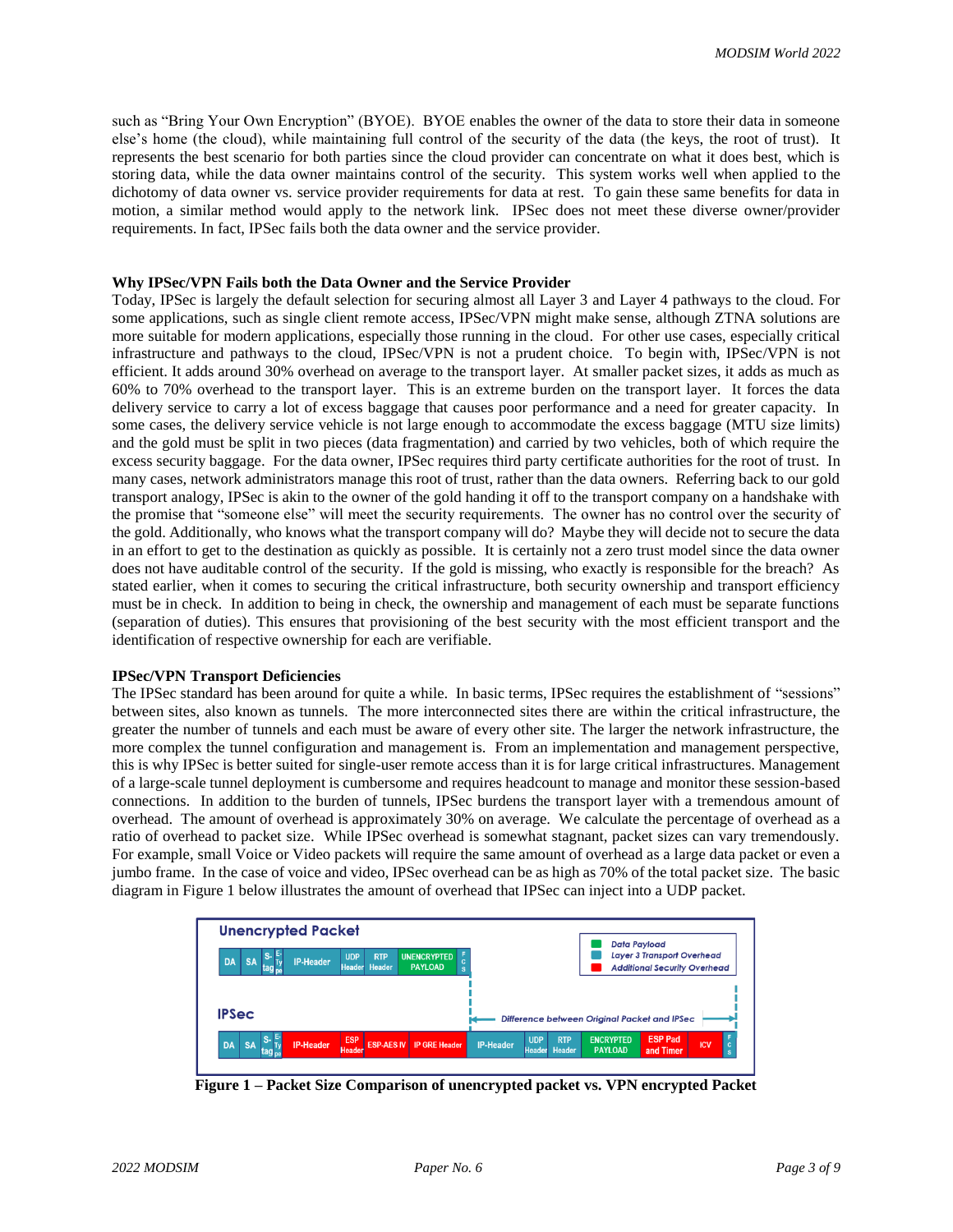## **THE TRUE COST OF IPSEC IN THE CLOUD**

When moving data to the cloud, there are many "pay as you go" and "capacity on demand" services that cause fluctuations in the overall bill. As an example, cloud providers charge for storing data. When signing up to these data storage services, many customers do not realize that there may also be a charge to move that data. The term "data egress fee" is sometimes applied to the fee placed on data that is moving out of the Virtual Private Cloud (VPC) environment. This charge might also occur even when moving data within the cloud in addition to moving data between public and private clouds. Regardless of whether or not a fee is charged, the amount of overhead that applies to each Gigabyte of egress data scales with usage and certainly affects network efficiency. When data is put into motion, we must account not only for the data itself, but also the transport overhead required to move data to its final destination. Let us examine a scenario where one might store 1 Terabyte of data in the cloud. Now let us say that you want to move that data from your cloud provider to another data center. We must add TCP/IP overhead to each packet once that data is set into motion. Let us assume that it works out to be about 8% or so of extra overhead depending on the packet size. So moving that data will require you to move 1TB of data plus the 8% TCP/IP overhead it needs to get the data to its final destination. If you want to secure that link from the cloud to the data center using VPN, approximately 30% of additional overhead is required to secure and transport the data. To move 1TB of data through an IPSec encrypted tunnel now incurs about 1.4TB of data egress fees to accommodate all of the transport and security protocol overhead

#### **The Burden of Overhead**

Granted, there really is no way to eliminate TCP/IP overhead when moving data over a Layer 3 network, so we can label that overhead as table stakes. However, adding 30% additional overhead to secure that data definitely adds significant overhead, and potentially cost in terms of data egress fees. Let us look at a 1Gbps connection between a customer site and the cloud. Certainly, the connection would not run at 100% capacity 24 hours a day, 7 days per week. Instead, we will examine a more realistic usage model, say 25% total usage. A 1Gbps link operating at 25% capacity per day would pass approximately 985,500 GB of data (including transport overhead) in a year over an unencrypted network. If one were to secure that same link using Encrypted VPN, an additional 30% IPSec overhead is required, resulting in an additional 295,650 GB per year just in overhead data. The result is an additional 30% per year increase in total data transfer to accommodate the VPN overhead (see Figure 2 below). Adding VPN results in a 30% overall increase in overhead and is a largely an inefficient use of precious bandwidth.



**Figure 2 – Assumes 1Gbps link operating at 25% capacity.**

### **BRING YOUR OWN ENCRYPTION – A MODERN APPROACH TO ZERO TRUST SECURITY**

#### **Transport Efficiency**

Today's networks consist of a wide array of protocols and capabilities. MacSec for Layer 2 connections, MPLS for Layer 2.5, IPSec for Layer 3 and Layer 4, Artificial Intelligence Routing, Software Defined Networks, 5G, and satellite networks are just a few of the unlimited variety of networks and mediums. Each of these connection types are tethered to layer-specific security, some of which require single vendor, single provider end-to-end connections. This patchwork of protocol dependent (and sometimes vendor dependent) solutions certainly limits both connectivity and data security and greatly burdens manageability. Today's global connectivity is a menagerie of service providers, equipment providers, and diverse connections. Leveraging traditional security solutions, end-to-end security cannot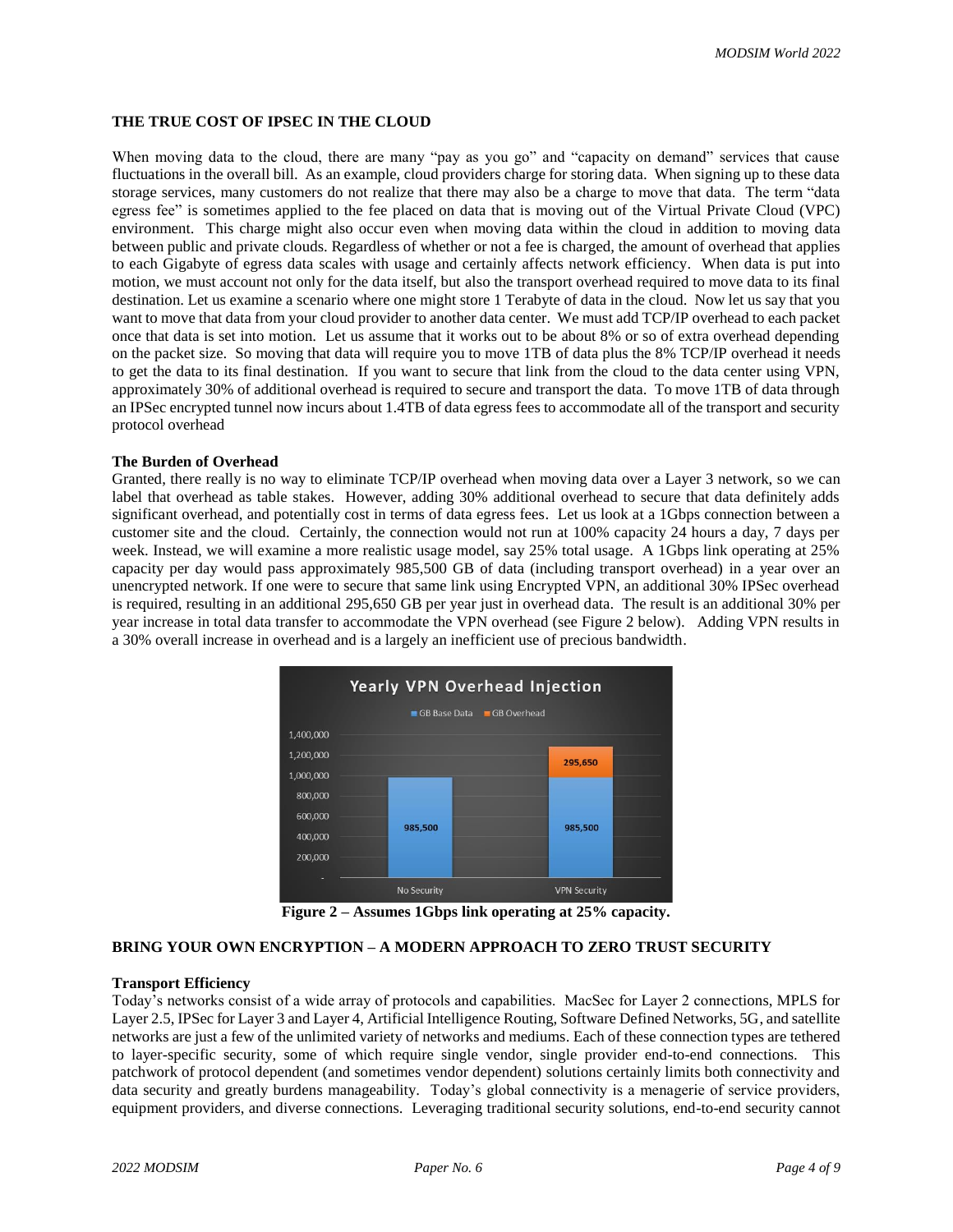be guaranteed and certainly is not auditable. The coupling of security to transport layer stymies the concept of "separation of duties" between the administration of network security and network management functions. The best way to address the two conflicting interests of data security and data transport are to separate them from each other. By moving the encryption intelligence to the endpoints and controlling the root of trust, a formidable, quantum resistant security solution with unconstrained transport results. The insertion of a small instruction packet is the only requirement to provide the endpoints with the information needed to perform encryption and decryption functions while continuing to meet today's security certification requirements (see Figure 3). Insertion of this small instruction set, or shim, does not affect any standard or proprietary transport techniques (such as PEP, AI Routing, QoS, etc) and adds only 5% overhead to the original packet size. This technique enables the network to do what it does best, which is efficient routing and switching. It also provides a mechanism for providing the Zero Trust principles of Bring Your Own Encryption to the payload as addressed hereafter.

| <b>Unencrypted Packet</b><br>$S - E$<br>tag <sub>pe</sub><br><b>UNENCRYPTED</b><br><b>UDP</b><br><b>RTP</b><br><b>SA</b><br><b>IP-Header</b><br><b>DA</b><br>c<br>Header<br><b>PAYLOAD</b><br><b>Header</b><br>s | <b>Data Payload</b><br><b>Layer 3 Transport Overhead</b><br><b>Additional Security Overhead</b>                                                                                    |
|------------------------------------------------------------------------------------------------------------------------------------------------------------------------------------------------------------------|------------------------------------------------------------------------------------------------------------------------------------------------------------------------------------|
| <b>IPSec</b>                                                                                                                                                                                                     | Difference between Original Packet and IPSec                                                                                                                                       |
| $S - E$<br>tag $\frac{E}{M}$<br><b>ESP</b><br><b>SA</b><br><b>DA</b><br><b>IP-Header</b><br><b>ESP-AES IV   IP GRE Header</b><br><b>Header</b>                                                                   | <b>ESP Pad</b><br><b>UDP</b><br><b>ENCRYPTED</b><br><b>RTP</b><br><b>IP-Header</b><br><b>ICV</b><br>$\frac{c}{s}$<br><b>Header</b><br><b>PAYLOAD</b><br><b>Header</b><br>and Timer |
| <b>Bring Your Own Encryption</b><br>$S - \frac{E}{T}$<br><b>ENCRYPTED</b><br><b>UDP</b><br><b>RTP</b>                                                                                                            | <b>Difference</b><br><b>btwn Original</b><br><b>Packet and</b><br><b>BYOE</b><br><b>F</b><br>S                                                                                     |

**Figure 3 – Packet Size Comparisons: Unencrypted vs. IPSec vs. BYOE**

## **Zero Trust Security Model**

With the establishment that we can move security functions to the endpoints without affecting the transport layer, let us examine a Zero Trust security model for data in motion. To begin with, elimination of third party certificate authorities is necessary. The Zero Trust solution must be able to store its root of trust and key material within a FIPS 140-2 Level 3 hardware boundary whether on-prem or as a service. The important factor is that the root of trust and key material is in the auditable control of the data owner with no other outside entity able to gain access. This ensures that only the appropriate responsible entity can provide credentials to the endpoint, enabling them to encrypt and decrypt the transmitted and received data. No matter what path the data takes, no matter which layer the data requires, no matter which carrier the network lease resides, no matter what protocol enhancement techniques are used, and no matter where the credentialed endpoints may exist, the data travelling over these network paths are secure. The delivery of this Zero Trust data in motion security solution secures most any infrastructure including low-latency cloud on-ramp solutions such as Direct Connect and Express Route since there are no protocol dependencies. It can also be implemented over completely uncontrolled IP connections to the cloud as well as within the cloud (VPC to VPC) and between cloud providers. The result is a high performance, closed network with auditable security over all physical and virtual infrastructure links.

### **BRING YOUR OWN ENCRYPTION VS. IPSEC/VPN**

As Zero Trust Network Access solutions for remote clients get deployed to solve the inadequacies of VPN, so too must a Zero Trust model be implemented on high-capacity infrastructure pathways to the cloud. Figure 4 shows just a few comparative benefits of Zero Trust Security as it compares to the 25-year-old VPN solution.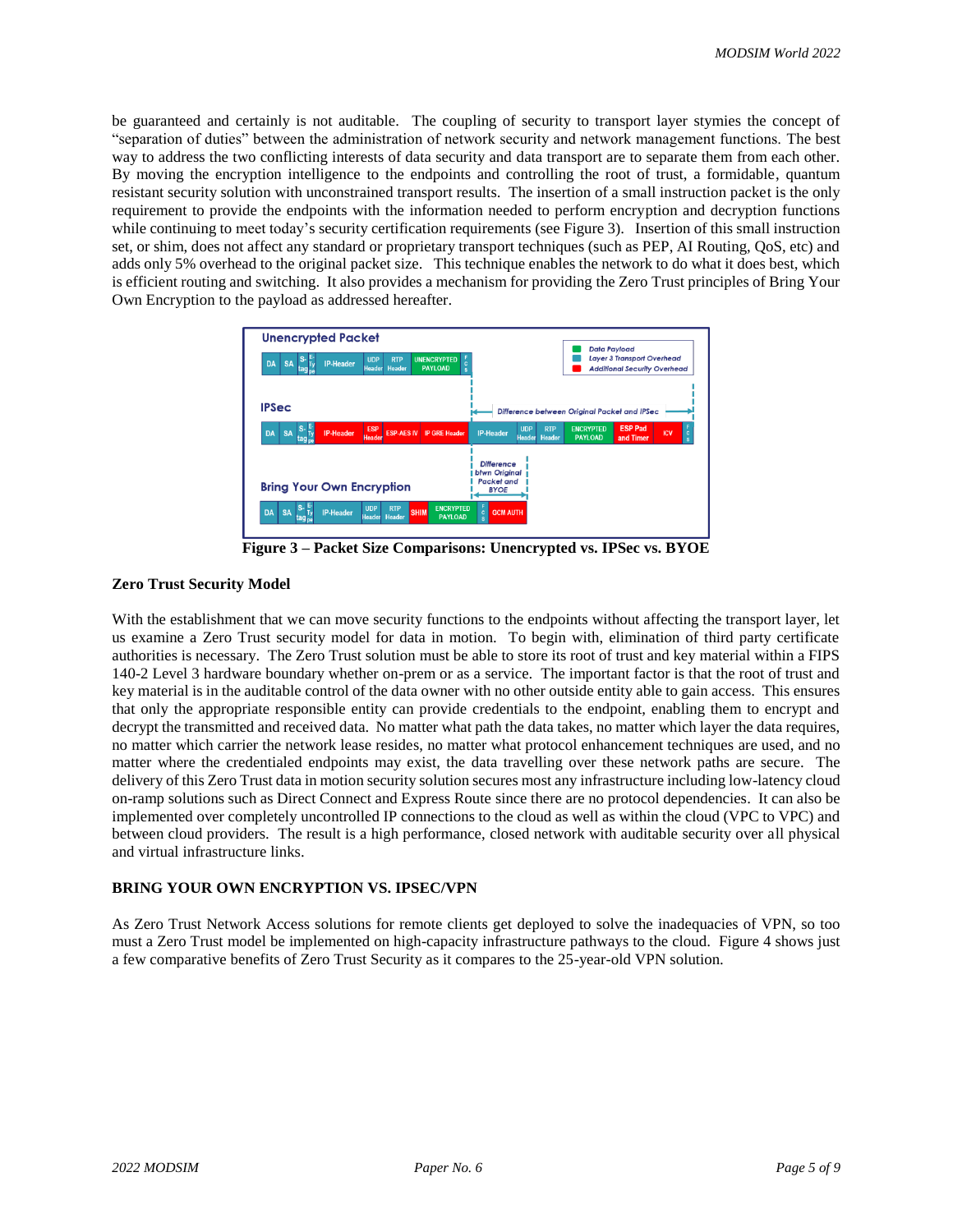| <b>Capability</b>                                     | <b>IPSec/VPN</b> | <b>BYOE</b> |
|-------------------------------------------------------|------------------|-------------|
| Overhead                                              | 30%              | 5%          |
| <b>Elimination of Security Associations (Tunnels)</b> | No               | Yes         |
| <b>Quantum Resistant</b>                              | <b>No</b>        | Yes         |
| <b>Elimination of Third Party Dependencies</b>        | No               | Yes         |
| Auditable Chain of Custody for Root of Trust          | <b>No</b>        | Yes         |
| <b>BYOE to Network Connections</b>                    | <b>No</b>        | Yes         |
| End to End Security regardless of infrastructure      | No               | Yes         |
| <b>Separation of Duties</b>                           | No               | Yes         |

**Figure 4 – IPSec vs. BYOE**

# **Key Ownership and Compliance**

Today, security professionals are placing more and more emphasis on key ownership. Terms like Bring Your Own Key (BYOK) and Bring Your Own Encryption (BYOE) are not just buzzwords. They are meaningful security concepts required for organizations to not only protect their data assets, but to be able to prove they control the security of these assets. Rather than trust that Cloud Service Providers (CSPs) will protect the data stored within their cloud, security administrators are taking ownership. Management of encryption keys are moving on premise or, in the very least, outside the CSP infrastructure, so that data can be stored safely on remote servers with full accountability. If audited, the customer can guarantee their control over the security of their data assets. No one on premise or in the cloud can access that data without the root of trust. Control and ownership over the root of trust is now an on premise function, without a need for second- and third-party vendors or a multitude of employees with their hands in the pie. The fundamental basis of a solid security solution is control and ownership of the root of trust for data links, whether it is on-prem to on-prem, on-prem to cloud, cloud-to-cloud, or east-west data within the data center (See Figure 5).



**Figure 5 – Implementation of a Zero Trust Network through an unsecured WAN**

## **Crypto Agility and Quantum Threats**

The term crypto agility is important as it relates to a variety of independent security requirements. IPsec is deployed with traditional AES-256 algorithms using standard, globally available certificate authorities. When it comes to custom crypto requirements, IPSec solutions are stuck in the 1990s. VPN does not normally allow for hardened key delivery systems, Quantum Key Delivery systems, Quantum Random Number Generation, or an internally secured root of trust. Asymmetric encryption techniques used by solutions such as ASIC-based IPSec and MACSec devices, will require new hardware for the implementation of quantum algorithms. The eventual impact of Quantum threats will require forklift equipment changes in order to meet this inevitable threat. The BYOE architecture proposed in this paper leverages symmetric encryption, AES256 algorithms, and the elimination of third party certificates, which is recognized as quantum resistant today (Rao, Mahto, Yadav and Khan, 2021). As the world moves more and more toward new connections types including satellite, 5G, SDWAN and others, it is senseless to continue to implement 20<sup>th</sup> Century security techniques into 21<sup>st</sup> Century networks.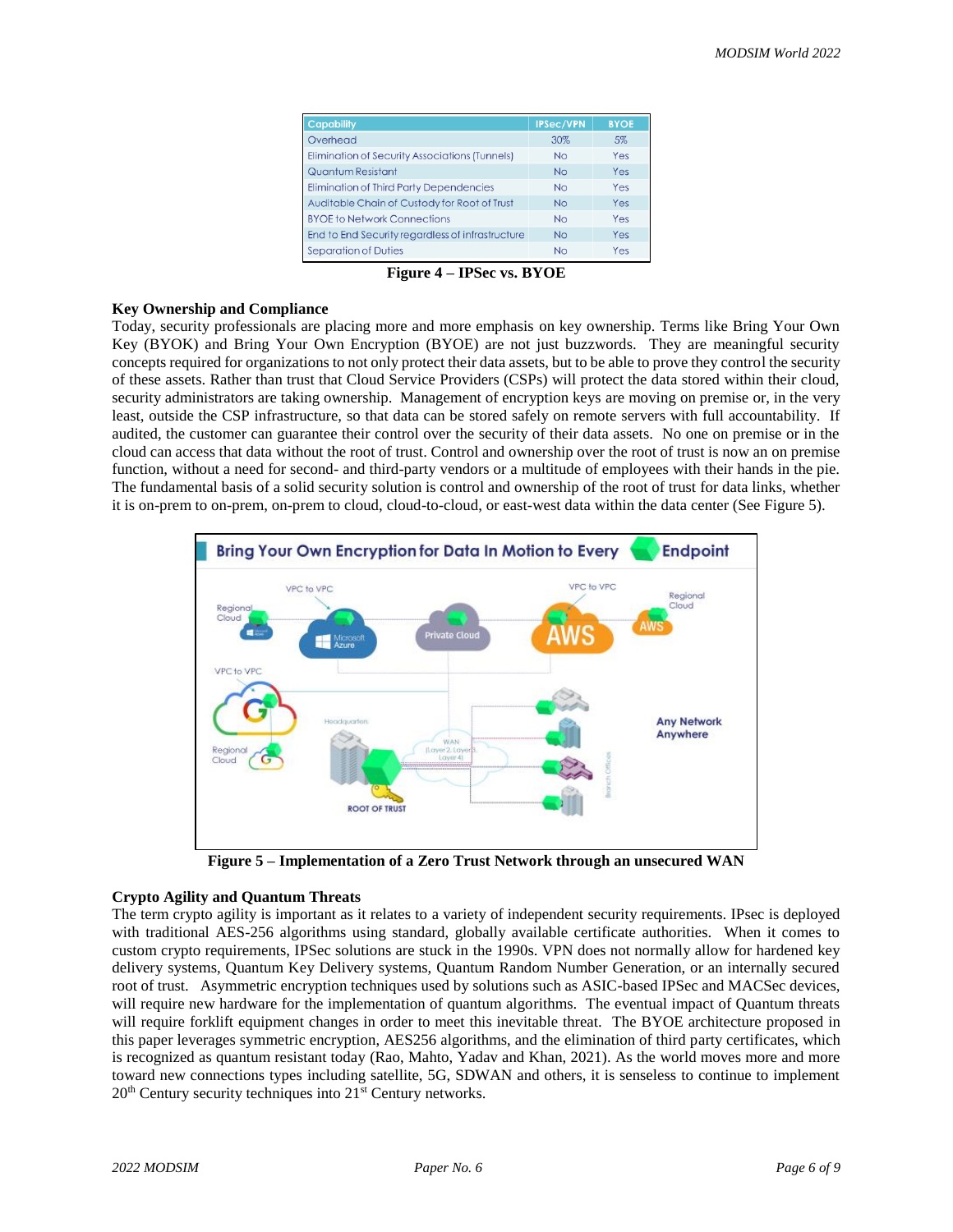#### **Separation of Duties**

Data in motion security solutions often overlook the aspect of separation of duties. Because IPsec is bound to the transport layer and embedded into traditional network equipment, it is impractical to separate the administration of security from the administration of the network. Access to security controls should be limited, monitored, and audited by a group that dedicates itself to standards implementation and compliance while allowing network administrators to monitor and tune the network performance. This ensures a high quality of network performance while preserving the integrity of the security. Each function can focus on their expertise, providing for the greatest level of security and performance through local and wide area infrastructures. Protocol agnostic security solutions with little to no impact on network performance ensure that the achievement of both high levels of security and performance are independently manageable.

### **Data Transport Efficiency Comparisons: IPSec vs. Bring Your Own Encryption**

Applying Zero Trust principles to the network connection provides improved security and better efficiency. As described earlier in our Zero Trust model, the implementation would add only about 5% additional overhead to the transport layer as compared to 30% overhead for IPSec. Figure 6 compares the amount of data moving over a 1Gbps link operating at just 25% capacity over the course of a year. The base data usage amount calculates to be about 985,000 GB per year. Adding IPSec/VPN security to that same link would add 30% overhead and bring the amount to almost 1,300,000 GB per year. Comparing that to the proposed Zero Trust solution which adds only 5% overhead, the total amount of data usage would be less than 1,035,000 GB per year. The proposed Zero Trust model achieves 25% improved efficiency over IPSec/VPN in addition to providing improved security.



**Figure 6 – Assumes 1Gbps link operating at 25% capacity.**

# **THE BENEFITS OF A BRING YOUR OWN ENCRYPTION, DATA IN MOTION SECURITY ARCHITECTURE**

## **Greater Security**

The ability to provide controls and ownership of data in motion security is the primary rationale behind the Zero Trust model. Providing these capabilities, independent of network constraints, guarantees auditable security ownership from Point A all the way to Point B without any transport constraints. Protocols, network vendor equipment, and service providers can all be in the mix without transport concerns. Quantum resistance provides for solution longevity and fits the bill for today's and tomorrow's networks. Standards compliance to meet international and industryspecific mandates with the flexibility to meet unique and custom sovereign requirements are part of this upgradeable framework.

### **Better Performance**

Breaking the paradigms of old security mainstays, transport independence places the security intelligence at the endpoints, rather than within the protocol itself. The result is a drastic reduction in overhead with increased performance and network capacity (see Figure 7). The comparative results in Figure 7 (Thales CPL, 2021) show a dramatic improvement in terms of bandwidth efficiency, latency, and jitter. It is clear that reduced overhead, and therefore packet size, helps to reduce latency and jitter since there is less data to encrypt and decrypt. Additionally, the IPSec solutions are multipurpose devices (Weberblog.net, 2022). The processor is shared in order to maintain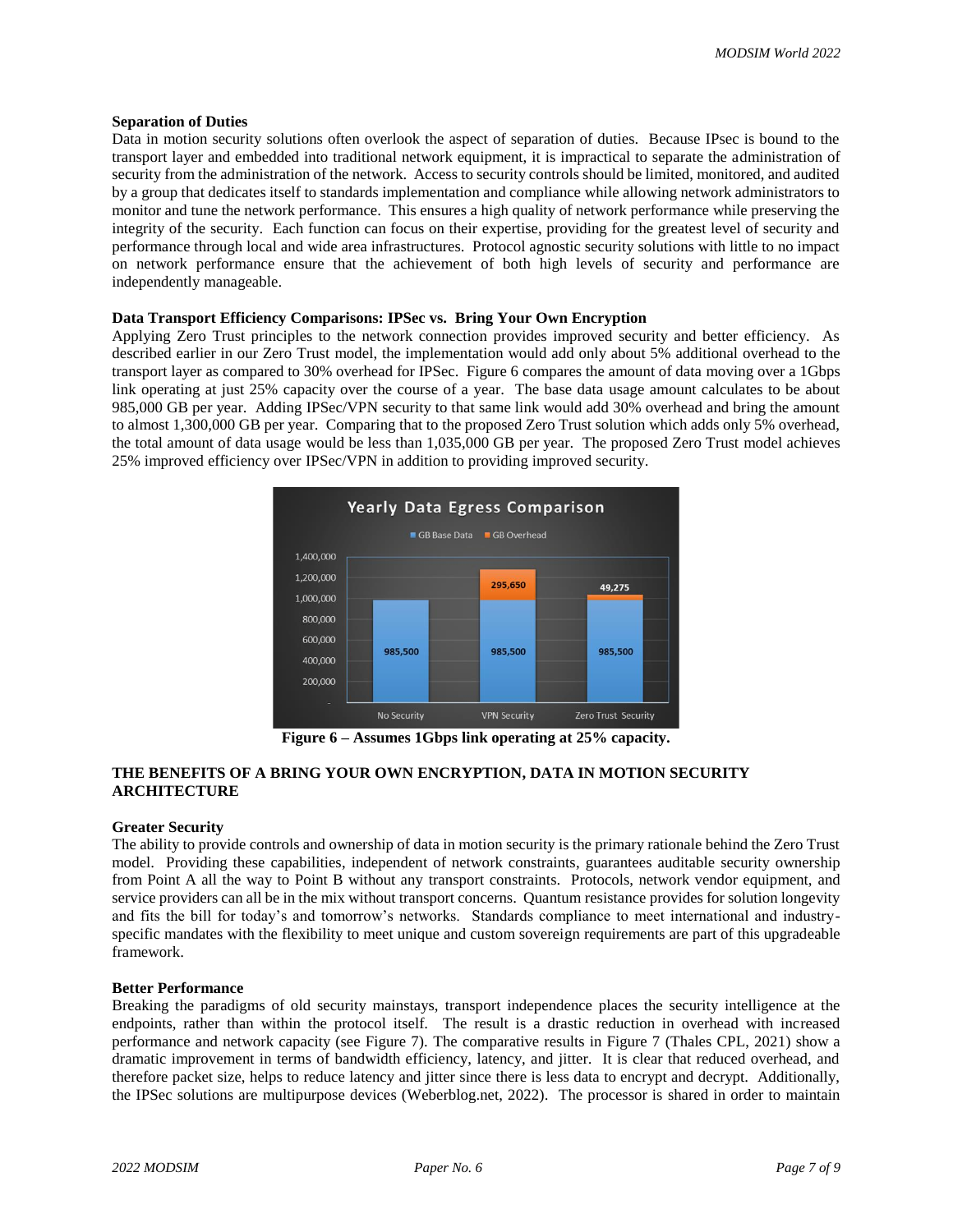routing tables and/or firewall rules, in addition to encrypting and decrypting data. A single-purpose, non-transportdependent BYOE capability has only a single dedicated function, which is to encrypt and decrypt data. With a 25% average overhead reduction as compared to IPsec, BYOE is clearly the modern data in motion security solution required to meet the security and performance demands of today's networks and cloud endpoints.



**Figure 7 – Performance Comparison of IPSec vs. BYOE**

# **Enhanced Connectivity**

The placement of security intelligence at endpoints and the abstraction of security from the protocol layer enables complete independence from all transport dependencies, including service providers and equipment vendors. Mixing of network equipment providers, data handoffs between network service providers, movement between diverse cloud service providers, and traversal across multi-domain infrastructures with complete end-to-end security is only possible with protocol independence. Take, for example, a dataflow that utilizes an adversarial network or network equipment provider. Rather than being forced to share credentials with adversaries, the data is secured at its point of origin. Transport of the secure data passes unimpeded and without security dependencies. The data is secured with zero security dependencies. And since it is a single purpose security capability, encryption can be placed at any location without a need to change network architectures. If deep packet inspection is necessary, the decryption can occur immediately prior to a firewall handoff. Since end-to-end data transport security is provided, data can be passed between locations with zero trust between sites. GCM and optional Quantum-based data integrity checks can be used to eliminate man in the middle attacks. And since symmetric, AES256 encryption with a controlled root of trust is quantum resistant, there are no concerns over data mining for future use when Quantum Computing becomes mainstream.

### **Auditable Chain of Custody**

Root of trust and key ownership can be maintained leveraging modern BYOK and BYOE hardware and/or services, including integration with external Hardware Security Module (HSM) and other FIPS 140-2 Level 3 certified, tamper resistant boundaries. With controls over security being limited to endpoints, access to and storage of crypto keys can be owned, managed, and contained. No one person or entity can decrypt data as it traverses through exponential variations in network equipment (including adversarial equipment providers), carriers, and service providers without the knowledge of the data owner and the assertion and confirmation of data integrity checks. There is only one entity in control of the root of trust for the encrypted data, while a multitude of entities are involved in the transport of that secure data.

# **CONCLUSION**

Modern networks and cloud infrastructures have changed the way the world connects, computes, and stores data. The evolution of these new capabilities requires intelligent techniques to ensure security ownership of physical and virtual connections without impeding network performance and connectivity. It is time to discard relic security solutions of the past and prepare for the next generation of network connectivity. Separation of security from transport provides for the highest levels of security controls with the least amount of reliance on network topologies, equipment vendors, and ever-evolving transport methods. The BYOE architecture proposed in this paper is a future-proofed model needed to meet the demands of today's virtual and physical network infrastructures.